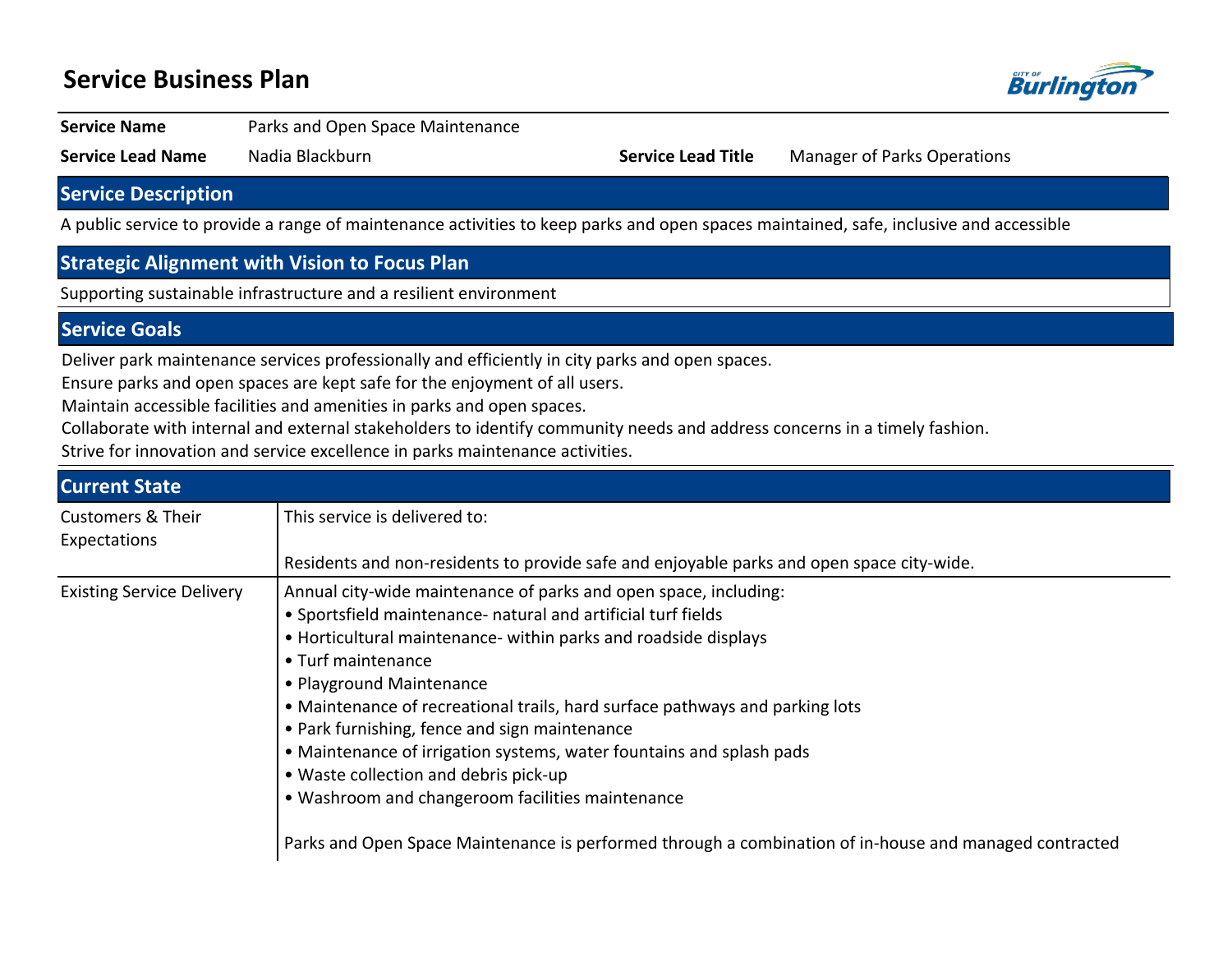|                                                                     | services.                                                                                                                                                                                                                                                                                                                                                                                                                                                                                         |
|---------------------------------------------------------------------|---------------------------------------------------------------------------------------------------------------------------------------------------------------------------------------------------------------------------------------------------------------------------------------------------------------------------------------------------------------------------------------------------------------------------------------------------------------------------------------------------|
|                                                                     | Maintenance of roadway medians and boulevards is also provided to Halton Region, consistent with the Regional<br>Maintenance Agreement, Contractor Maintenance Services.                                                                                                                                                                                                                                                                                                                          |
| <b>Existing Customer</b><br>Engagement Tools /<br>Methods           | Customer engagement tools include telephone, mail, in-person, email, public information centres (PIC's) and the<br>City's website.                                                                                                                                                                                                                                                                                                                                                                |
| Is this Service Provincially<br>Legislated?                         | Testing of drinking water is legislated by the Safe Drinking Water Act.<br>Yes<br>Use of all registered pesticides including biologicals is legislated by the Pesticides Act.                                                                                                                                                                                                                                                                                                                     |
| For this Service are there<br><b>Approved Service</b><br>Standards? | Council-approved level of service, Halton Region's and District School Board standards through reciprocal<br>Yes<br>agreements, along with CSA standards for playground inspections.                                                                                                                                                                                                                                                                                                              |
| <b>Programs</b>                                                     |                                                                                                                                                                                                                                                                                                                                                                                                                                                                                                   |
| Parks and Open Space<br>Maintenance                                 | • Grasscutting of parkland, sportsfields, boulevards and hydro right-of-ways<br>. Turf maintenance and cultural practices performed on sportsfields, including soft/hardball diamonds, soccer fields<br>and artificial fields<br>• Debris pick-up, waste and recycling removal from parks<br>• Maintenance of recreational trails<br>• Park washroom and changeroom facility maintenance<br>• Participation in Fall Loose Leaf Collection Program<br>• Participation in Winter Control Operations |
| Horticulture                                                        | . Designing, ordering, installing and removing of annual, perennial and shrub beds in parks, road medians and hydro<br>right-of-ways<br>• Maintenance of annual, perennial and shrub beds throughout the year<br>• Pruning, elevating and clearing of roadside vegetation<br>• Road closures and associated set-ups for work within the roadway                                                                                                                                                   |
| <b>Technical Services</b>                                           | · Inspection and repair of park assets, including playgrounds, splashpads, drinking fountains, fences, bridges, stairs<br>and other furnishings<br>• Maintaining and repairing irrigation systems in sportsfields and horticultural displays<br>• Maintaining and repairing of washroom, changeroom and other amenities located in parks<br>• Removal of graffiti from parks and roadway assets<br>• Providing technical support to the Community Garden initiative throughout the City           |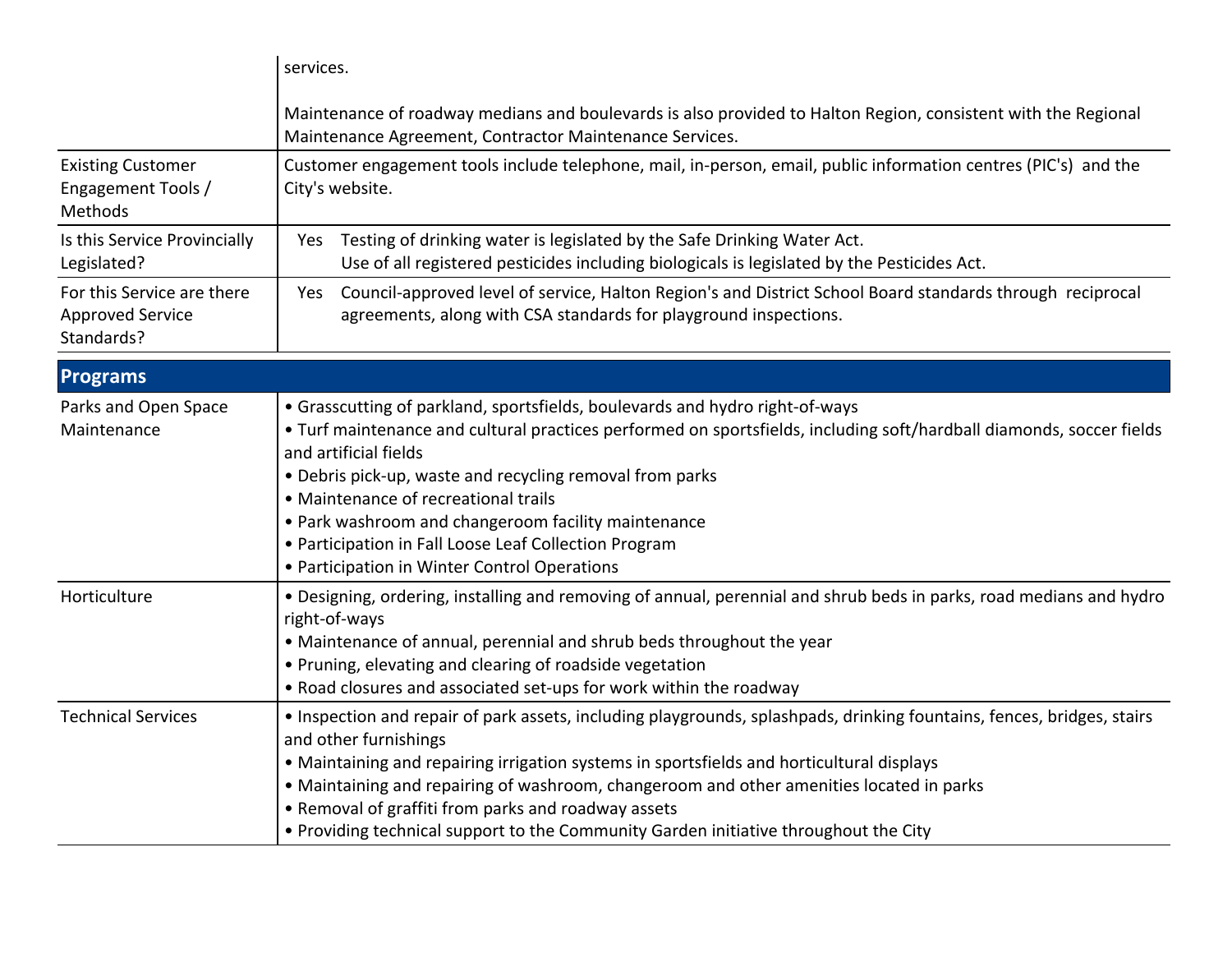| Fall and Winter Operations   Parks and Open Space Maintenance staff participate in seasonal operations in conjunction with Roads staff, |
|-----------------------------------------------------------------------------------------------------------------------------------------|
| including:                                                                                                                              |
| • Roadside loose leaf collection                                                                                                        |
| I • Winter control operations; including road and sidewalk plowing and salting                                                          |

### **Recent Continuous Improvement Initiatives**

In 2019, the Enhanced Sportsfield Maintenance program completed its second season. This proactive turf management program resulted in improved turf resilience and playability, allowing the City to provide sportsfields maintained at the industry standard that are available to all residents and sports groups. This demonstrates environmental leadership and stewardship while simultaneously contributing to enhancing the quality of the turf on these fields, leading to safer fields and maximized recreational use of these assets.

Parks and Open Space Maintenance has been evaluating the use of an efficient and cost saving centralized irrigation control system. With this irrigation system, water is applied in an efficient manner, resulting in reductions to water consumption while affording ideal water applications for optimal turf health. The ability to control all systems through an application saves on staff time required to routinely visit each irrigated location and allow for quick response times to issues that arise. By the end of 2019 there will be two locations with this system installed with the aim to continue installation at various city parks.

Working collaboratively with Parks and Open Space Design and Development Services as well as Recreation Services, Parks and Open Space Maintenance provides safe, functional and accessible park spaces suited to the desired recreational activities of the surrounding community. These three groups working together in such a fashion allows for timely communication and information exchange, consistency of service delivery and improved customer service. Using the Yardstick Park Check program, Parks and Open Space Maintenance can monitor trends and opportunities by which customer satisfaction and asset usage can be benchmarked.

Parks and Open Space Maintenance is responsible for the day-to-day operation and maintenance of parks and trails, while Recreation Services is responsible for the informal and formal recreation within parks and trails, as identified by the community for park programming opportunities and infrastructure, and Parks and Open Space Design and Development Services is responsible for the design, construction and renewal of parks and trails. Together, these3 city service areas are working in a collaborative manner to enhance our customers' parks and trails experience.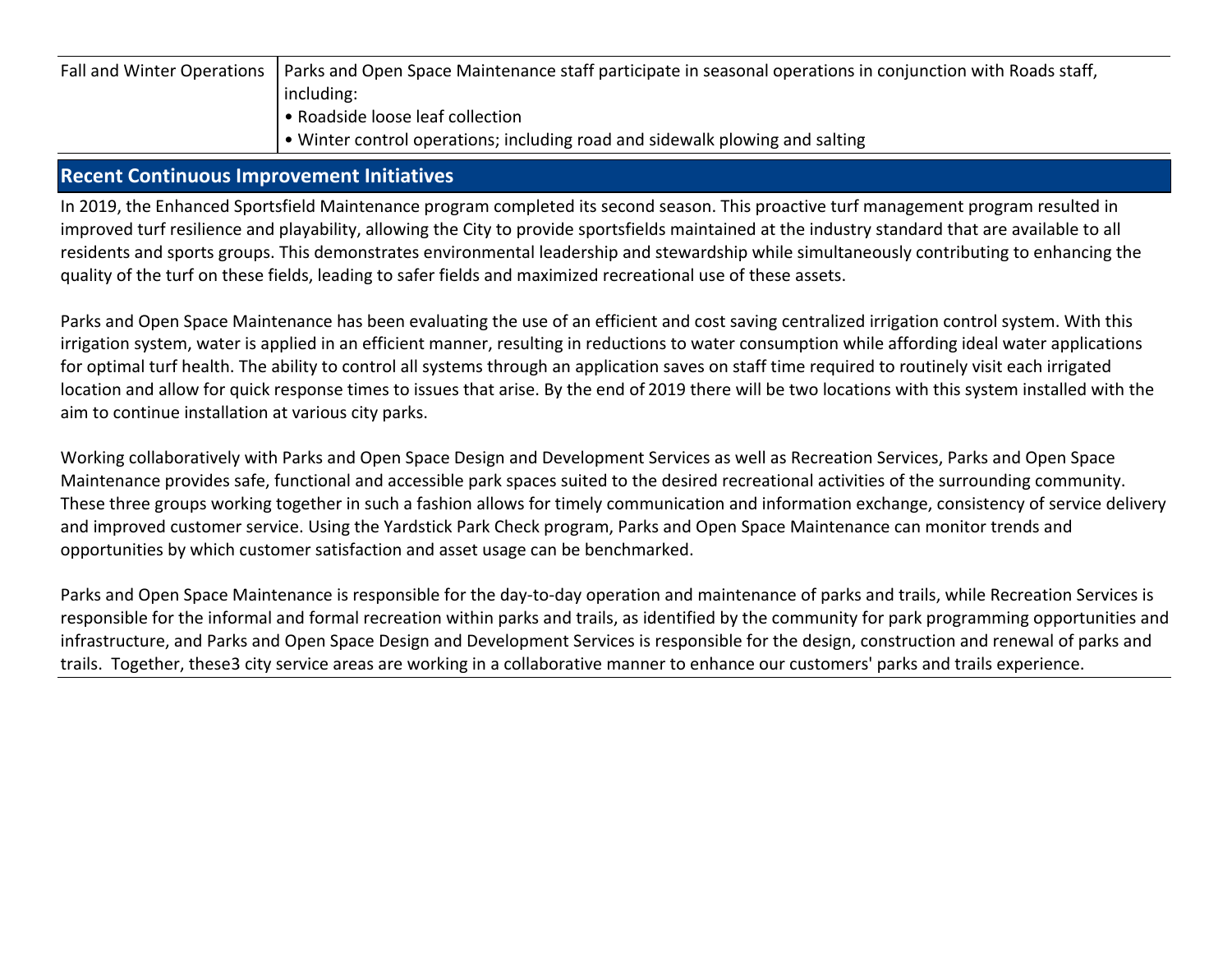# **Environmental Considerations**

Improving the irrigation to a centralized system will allow Parks and Open Space Maintenance to save on water costs and avoid costly and wasteful events relating to leaks or major failures. Additionally, this system responds to the weather conditions, allowing for more efficient and environmentally-responsible use of water in real time.

The Enhanced Sportsfield Maintenance program improves turf quality. The environmental benefits of this are water conservation and groundwater and surface water quality preservation. Denser turfgrass provides soil erosion control, dust stabilization and absorption pollutants in the air.

|                                          | <b>Emerging Opportunities and Anticipated Risks</b>                                                                                                                                                                                                                                                                                                                                                                                                                                                 |  |  |  |  |
|------------------------------------------|-----------------------------------------------------------------------------------------------------------------------------------------------------------------------------------------------------------------------------------------------------------------------------------------------------------------------------------------------------------------------------------------------------------------------------------------------------------------------------------------------------|--|--|--|--|
| <b>Emerging Opportunities</b>            | Through provincial funding, winter control and loose leaf collection operations will be subject to a service delivery<br>and expenditure review. This creates an opportunity to find efficiencies in our operation that could lead to improved<br>service delivery in these two areas as well as within Parks and Open Space Maintenance.                                                                                                                                                           |  |  |  |  |
|                                          | To improve the safety of staff who work alone, specifically in the evenings, timed locks are being investigated for our<br>washrooms to turn off at a certain time. This technology will increase safety of staff working alone by reducing the<br>likelihood of being in a situation alone in a park in the evenings as well as reduce the requirement for evening staff<br>to drive to multiple locations requiring locking up, allowing for these staff to be available to perform other duties. |  |  |  |  |
|                                          | Quotes are currently being acquired for additional centralized irrigation control systems units at various parks. This<br>will result in a more efficient use of water, staff time and equipment resources. As budget will allow, this system will<br>be installed at additional park locations.                                                                                                                                                                                                    |  |  |  |  |
| <b>Anticipated Risks</b>                 | Lack of technology puts Parks and Open Space Maintenance at risk. Without investment in technologies that will<br>support our operation; such as iPads, smart phones, applications; we are at risk of not aligning our operations as<br>effectively as possible with strategic initiatives as well as meeting industry standards.                                                                                                                                                                   |  |  |  |  |
|                                          | Parks and Open Space Maintenance is at risk of not meeting service levels without consideration for increased<br>staffing and resource levels. Going forward, there must be a focus on how to attract and retain skilled workers who<br>can meet the needs of the residents of Burlington and keep parks safe and functional for all.                                                                                                                                                               |  |  |  |  |
| <b>Enterprise Risk</b><br>Considerations | Labour Market & Workforce - Attraction, Retention, Recruitment<br>Climate Change - Increasing Number of Severe Weather Events<br>Technology - IT Systems, Speed of Change<br>Capacity and Volume of Work                                                                                                                                                                                                                                                                                            |  |  |  |  |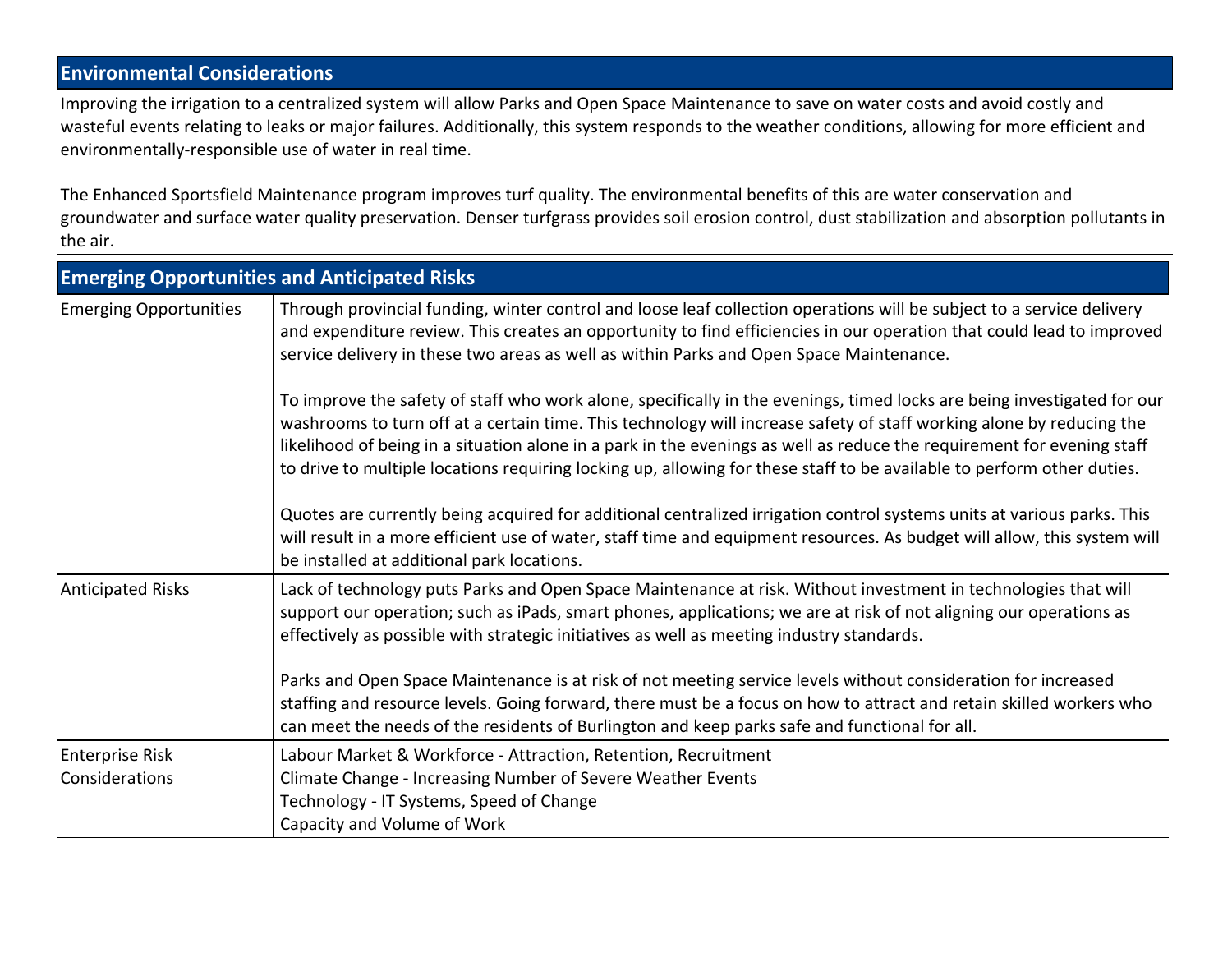| <b>Service Initiatives</b>                                                                                                                                                                                                                                                                   | <b>Target Completion</b> |
|----------------------------------------------------------------------------------------------------------------------------------------------------------------------------------------------------------------------------------------------------------------------------------------------|--------------------------|
| Continue a review and update of the Parks By-law in partnership with Parks and Open Space Design and<br>Development, Recreation Services, Bylaw Enforcement and Legal staff.                                                                                                                 | Dec 2020                 |
| Begin installing a centralized irrigation control system at various parks that will allow for better water management,<br>improved quality of turf and cost savings by improving staff's ability to respond to urgent issues that arise, as well as<br>improve programming of these systems. | Dec 2020                 |
| Continue to work collaboratively with Organized Sport, and Parks and Open Space Design and Development to<br>identify emerging parks and open space trends and opportunities based on Yardstick Park Check program data for<br>amenity importance and customer satisfaction bench marking.   | Dec 2020                 |
| Continue to review parks waste collection and recycling opportunities, with the goal of expanding recycling<br>collection in parks.                                                                                                                                                          | Dec 2020                 |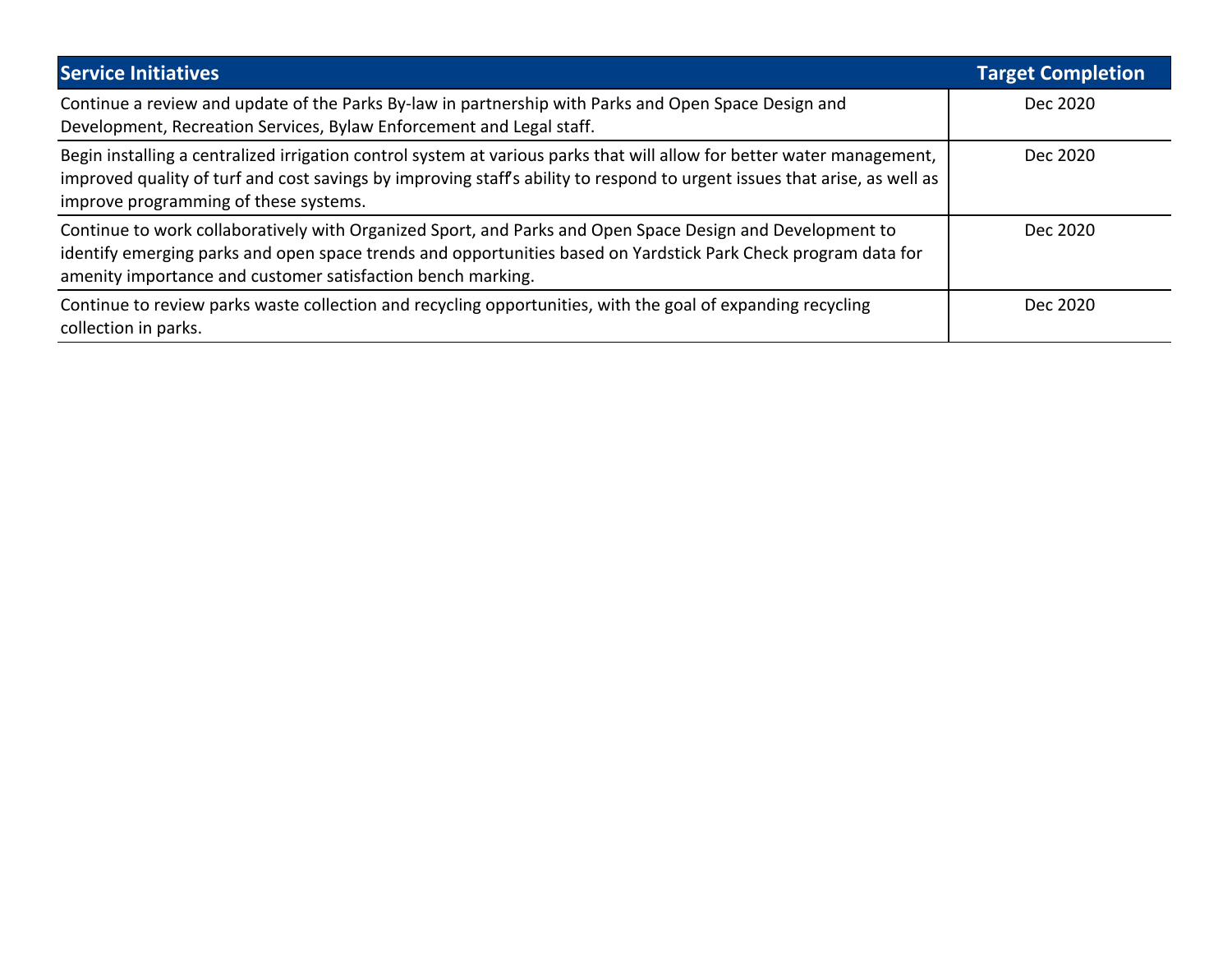# **MEASURING SUCCESS**

#### **How much did we do?**

| <b>Performance</b>       | 2015   | 2016   | 2017   | 2018   | 2019            | 2020            | 2021            | 2022            |
|--------------------------|--------|--------|--------|--------|-----------------|-----------------|-----------------|-----------------|
| <b>Measurement</b>       | Actual | Actual | Actual | Actual | <b>Forecast</b> | <b>Forecast</b> | <b>Forecast</b> | <b>Forecast</b> |
| # of hectares of turf    | 432.0  | 432.0  | 432.2  | 433.0  | 437.2           | 437.9           | 438.5           | 439.5           |
| Imaintained              |        |        |        |        |                 |                 |                 |                 |
| # of playground          | 1,225  | 1,266  | 1,134  | 971    | 1,192           | 1,250           | 1,300           | 1,300           |
| inspections completed    |        |        |        |        |                 |                 |                 |                 |
| # of graffiti complaints | 106    | 89     | 55     | 50     | 40              | 40              | 40              | 40              |
| resolved                 |        |        |        |        |                 |                 |                 |                 |

### **How well did we do it?**

| Performance           |         | Cost per Hectare of Turf Maintained |                                                                                              |                                                                                             |         |         |         |                                                                                                  |  |
|-----------------------|---------|-------------------------------------|----------------------------------------------------------------------------------------------|---------------------------------------------------------------------------------------------|---------|---------|---------|--------------------------------------------------------------------------------------------------|--|
| <b>Measurement</b>    |         |                                     |                                                                                              |                                                                                             |         |         |         |                                                                                                  |  |
| Story behind the data |         |                                     | Additional turf maintenance requirements have been achieved through operational efficiencies |                                                                                             |         |         |         |                                                                                                  |  |
|                       |         |                                     |                                                                                              |                                                                                             |         |         |         | and an increase to contracted services. The current turf maintenance contract will be retendered |  |
|                       |         |                                     |                                                                                              | for 2020's operations, and increased costs beyond the consumer price index are anticipated. |         |         |         |                                                                                                  |  |
|                       |         |                                     |                                                                                              |                                                                                             |         |         |         |                                                                                                  |  |
|                       |         |                                     |                                                                                              |                                                                                             |         |         |         |                                                                                                  |  |
| \$3,000               |         |                                     |                                                                                              | <b>Cost per Hectare of Turf Maintained</b>                                                  |         |         |         |                                                                                                  |  |
|                       | \$2,555 |                                     |                                                                                              |                                                                                             |         |         |         |                                                                                                  |  |
| \$2,500               |         |                                     | \$2,058                                                                                      |                                                                                             |         |         |         |                                                                                                  |  |
| \$2,000               |         | \$1,731                             |                                                                                              | \$1,953                                                                                     | \$1,912 | \$1,963 | \$2,008 | \$2,008                                                                                          |  |
|                       |         |                                     |                                                                                              |                                                                                             |         |         |         |                                                                                                  |  |
| \$1,500               |         |                                     |                                                                                              |                                                                                             |         |         |         |                                                                                                  |  |
| \$1,000               |         |                                     |                                                                                              |                                                                                             |         |         |         |                                                                                                  |  |
| \$500                 |         |                                     |                                                                                              |                                                                                             |         |         |         |                                                                                                  |  |
|                       |         |                                     |                                                                                              |                                                                                             |         |         |         |                                                                                                  |  |
| \$0                   |         |                                     |                                                                                              |                                                                                             |         |         |         |                                                                                                  |  |
|                       | 2015    | 2016                                | 2017                                                                                         | 2018                                                                                        | 2019    | 2020    | 2021    | 2022                                                                                             |  |
|                       |         |                                     |                                                                                              |                                                                                             |         |         |         |                                                                                                  |  |
|                       |         |                                     |                                                                                              |                                                                                             |         |         |         |                                                                                                  |  |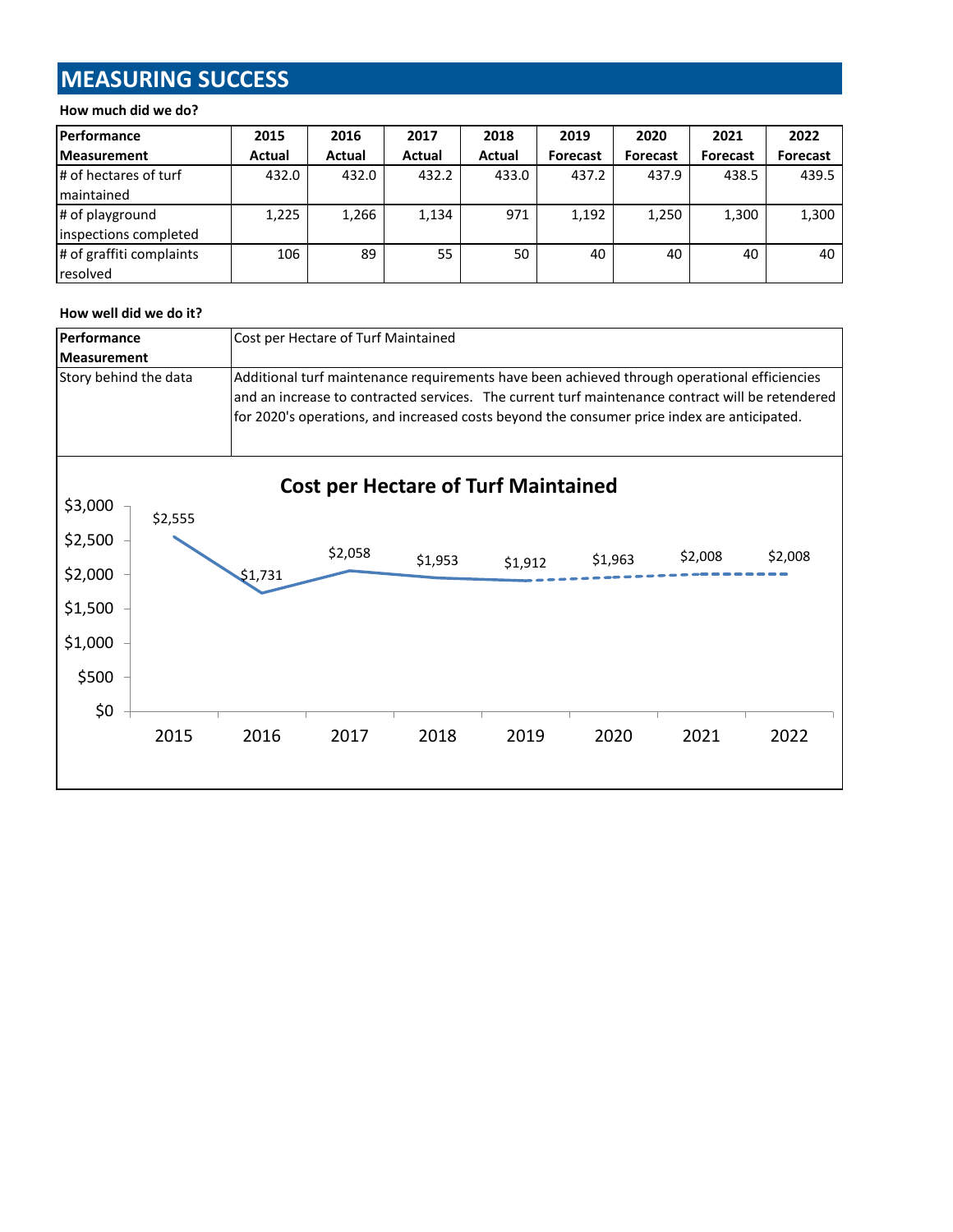| Performance           | Percentage of Playground Inspections Completed Monthly                                                                                                                                                                                                                                                                                                                                                                                                                                                                                                                                                |  |  |  |  |
|-----------------------|-------------------------------------------------------------------------------------------------------------------------------------------------------------------------------------------------------------------------------------------------------------------------------------------------------------------------------------------------------------------------------------------------------------------------------------------------------------------------------------------------------------------------------------------------------------------------------------------------------|--|--|--|--|
| <b>Measurement</b>    |                                                                                                                                                                                                                                                                                                                                                                                                                                                                                                                                                                                                       |  |  |  |  |
| Story behind the data | CSA recommends as a best practice monthly inspections for children's playspaces and equipment.<br>The decrease in completed 2018 inspections reflects available certified staff to consistently<br>perform the task. To assist wth the tracking of inspections, the plan is to convert from hardcopy<br>field notes to electronic records with the introduction of an updated work order/maintenance<br>management system. Although the aim is to achieve 100% completion of inspections in 2019, this<br>will depend on having staff that are certified and available to complete this task monthly. |  |  |  |  |



| Performance           | Percentage of Flower Beds Maintained on Schedule                                                                                                                                                                                                                                                                                                                                                                                                                                                                                                                                                      |  |  |  |  |  |
|-----------------------|-------------------------------------------------------------------------------------------------------------------------------------------------------------------------------------------------------------------------------------------------------------------------------------------------------------------------------------------------------------------------------------------------------------------------------------------------------------------------------------------------------------------------------------------------------------------------------------------------------|--|--|--|--|--|
| <b>Measurement</b>    |                                                                                                                                                                                                                                                                                                                                                                                                                                                                                                                                                                                                       |  |  |  |  |  |
| Story behind the data | Levels of service changes were implemented in 2013 to standardize the maintenance of the<br>horticultural displays. Weather impacts Horticulture's operation signifcantly, and 2018 was<br>another wet season similar to 2017, resulting in significant staff time to address weeds. Many<br>displays are within the road right-of-way and poor weather can postpone the work---set-up of<br>work zones for traffic control when roads are accessible, is mandatory. Increased horticultural<br>assets have added further demands on staff without the corresponding increase to labour<br>resources. |  |  |  |  |  |